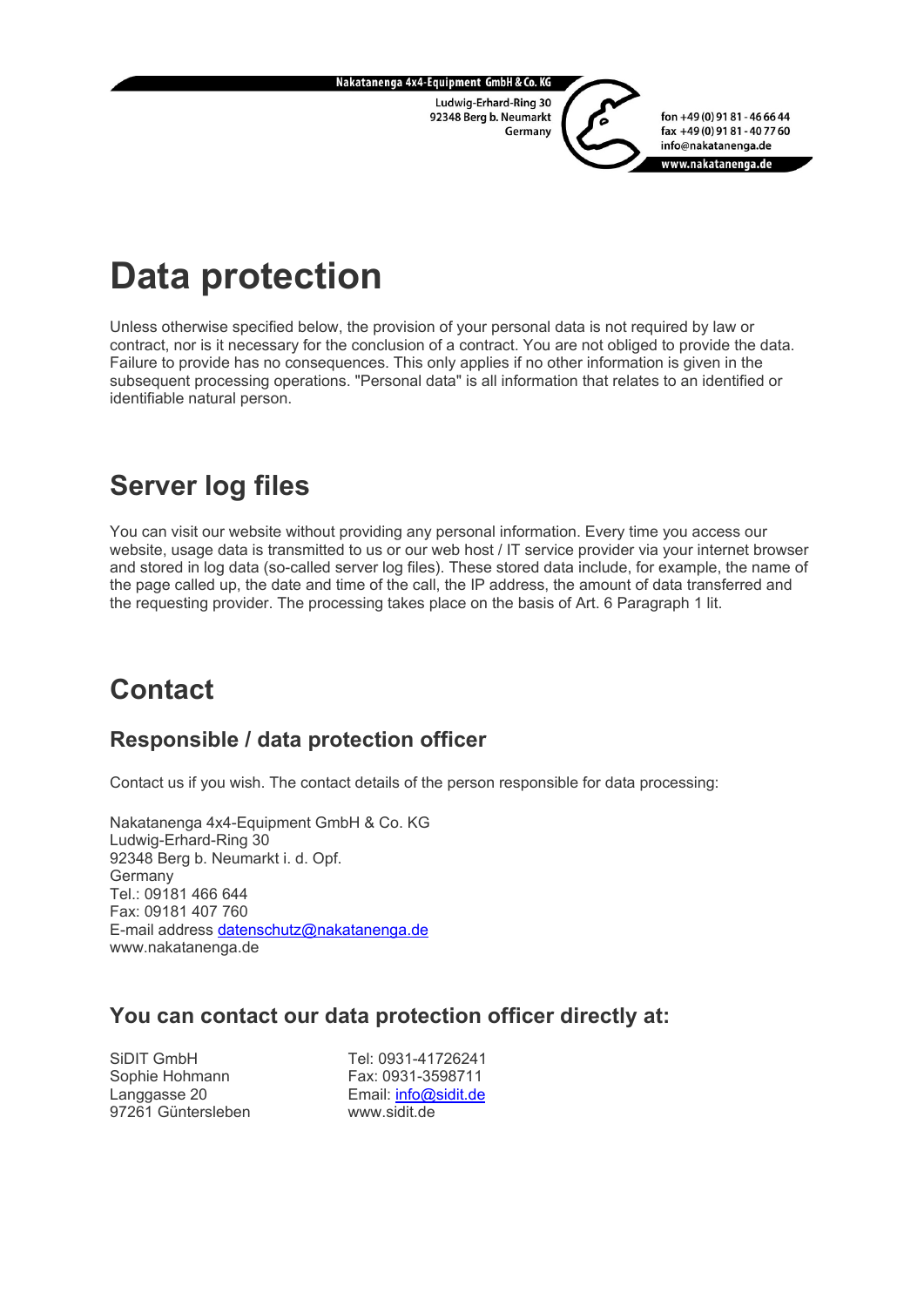### **Initiative contact by the customer by email**

If you initiate business contact with us by e-mail, we will only collect your personal data (name, e-mail address, message text) to the extent that you have made available. The data processing serves to process and answer your contact request. If the establishment of contact serves the implementation of pre-contractual measures (e.g. advice on purchase interest, preparation of an offer) or concerns a contract already concluded between you and us, this data processing takes place on the basis of Art. 6 Para. 1 b GDPR. If you contact us for other reasons, this data processing takes place on the basis of Art. 6 Para. 1 lit. f GDPR out of our predominant legitimate interest in processing and answering your request. In this case you have the right, for reasons which arise from your particular situation, to object at any time to this processing of your personal data based on Art. 6 Paragraph 1 lit. f GDPR. We only use your email address to process your request. Your data will then be deleted in compliance with statutory retention periods, unless you have consented to further processing and use.

### **Collection and processing when using the contact form**

When you use the contact form, we only collect your personal data (name, email address, message text) to the extent that you have provided. The data processing serves the purpose of establishing contact. If the establishment of contact serves to carry out pre-contractual measures (e.g. advice on purchase interest, preparation of an offer) or concerns a contract already concluded between you and us, this data processing takes place on the basis of Art. 6 Para. 1 lit. If you contact us for other reasons, this data processing takes place on the basis of Art. 6 Paragraph 1 lit. In this case you have the right, for reasons that arise from your particular situation, at any time to refer to Art. 6 Para. 1 lit. Your data will then be deleted in compliance with statutory retention periods, unless you have consented to further processing and use.

### **Customer account orders**

#### **Customer account**

When you open a customer account, we collect your personal data to the extent specified there. The data processing serves the purpose of improving your shopping experience and simplifying order processing. The processing takes place on the basis of Art. 6 Para. 1 lit. a GDPR with your consent. You can revoke your consent at any time by notifying us without affecting the legality of the processing carried out on the basis of the consent up to the time of revocation. Your customer account will then be deleted.

### **Collection, processing and transfer of personal data for orders**

When you place an order, we only collect and process your personal data insofar as this is necessary to fulfill and process your order and to process your inquiries. The provision of the data is necessary for the conclusion of the contract. Failure to provide the data means that no contract can be concluded. The processing takes place on the basis of Art. 6 Para. 1 lit. b GDPR and is necessary for the fulfillment of a contract with you. Your data will be passed on, for example, to the shipping companies and dropshipping providers you have chosen, payment service providers, service providers for order processing and IT service providers. In all cases we strictly observe the legal requirements. The amount of data transmission is limited to a minimum.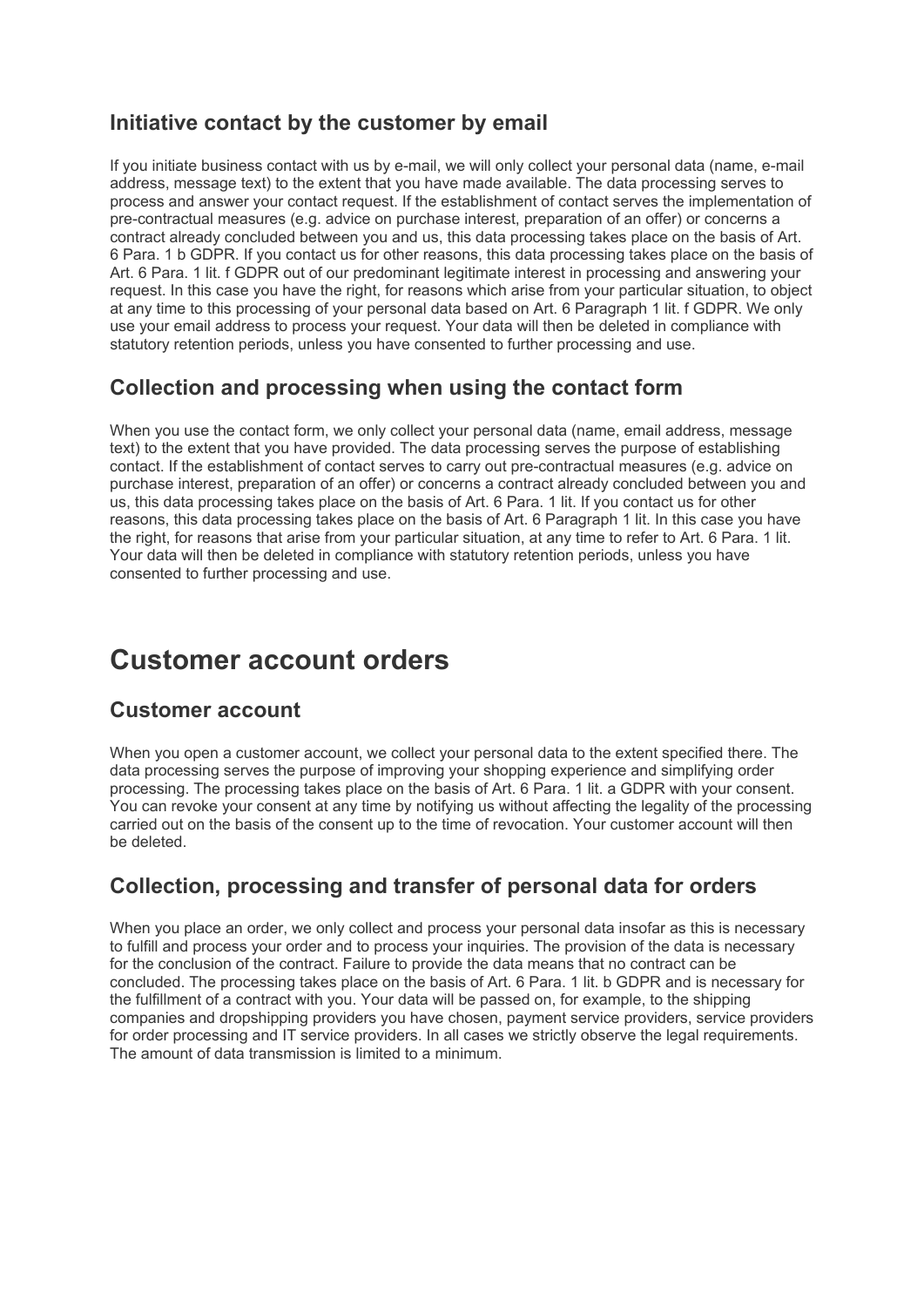# **Reviews advertising**

### **Use of the email address for sending newsletters**

We use your e-mail address, regardless of the contract processing, exclusively for our own advertising purposes for sending the newsletter, provided you have expressly consented to this. The processing takes place on the basis of Art. 6 Para. 1 lit. a GDPR with your consent. You can revoke your consent at any time without affecting the legality of the processing carried out on the basis of the consent up to the time of revocation. You can unsubscribe from the newsletter at any time using the corresponding link in the newsletter or by notifying us. Your email address will then be removed from the mailing list.

Your data will be passed on to a service provider for email marketing as part of order processing. Your data will not be passed on to other third parties.

### **Shipping service provider merchandise management**

#### **Passing on the e-mail address to shipping companies for information about the shipping status**

We will pass on your e-mail address to the transport company as part of the contract processing. provided you have expressly consented to this in the ordering process. The purpose of the transfer is to inform you of the shipping status by email. The processing takes place on the basis of Art. 6 Para. 1 lit. a GDPR with your consent. You can revoke your consent at any time by notifying us or the transport company without affecting the legality of the processing carried out on the basis of the consent up to the time of revocation. In this context, we will pass on your data to one of the following shipping service providers. You will then receive further information on the processing of your data from them:

### **DHL**

DHL Paket GmbH, Sträßchensweg 10, postcode / city: 53113 Bonn, phone: + 49 / (0) 228/18 20, email: impressum.paket [at] dhl.com;<https://www.dhl.de/de/toolbar/footer/datenschutz.html>

### **DPD**

DPD Deutschland GmbH, Wailandtstrasse 1, 63741 Aschaffenburg, Germany, info@dpd.com , Tel. 06021 843-0; [https://www.dpd.com/de/siteutilities/data\\_protection](https://www.dpd.com/de/siteutilities/data_protection)

### **GLS**

General Logistics Systems Germany GmbH & Co. OHG, GLS Germany-Strasse 1 - 7, DE-36286 Neuenstein, 06677-646907000, service@gls-germany.com [:https://gls-group.eu/DE/de/datenschutz](https://gls-group.eu/DE/de/datenschutz-standard)[standard](https://gls-group.eu/DE/de/datenschutz-standard)

### **Use of an external inventory control system**

We use a merchandise management system for contract processing as part of order processing. For this purpose, your personal data collected as part of the order will be sent to Lexware.de, Haufe-Lexware GmbH & Co. KG, Munzinger Straße 9, 79111 Freiburg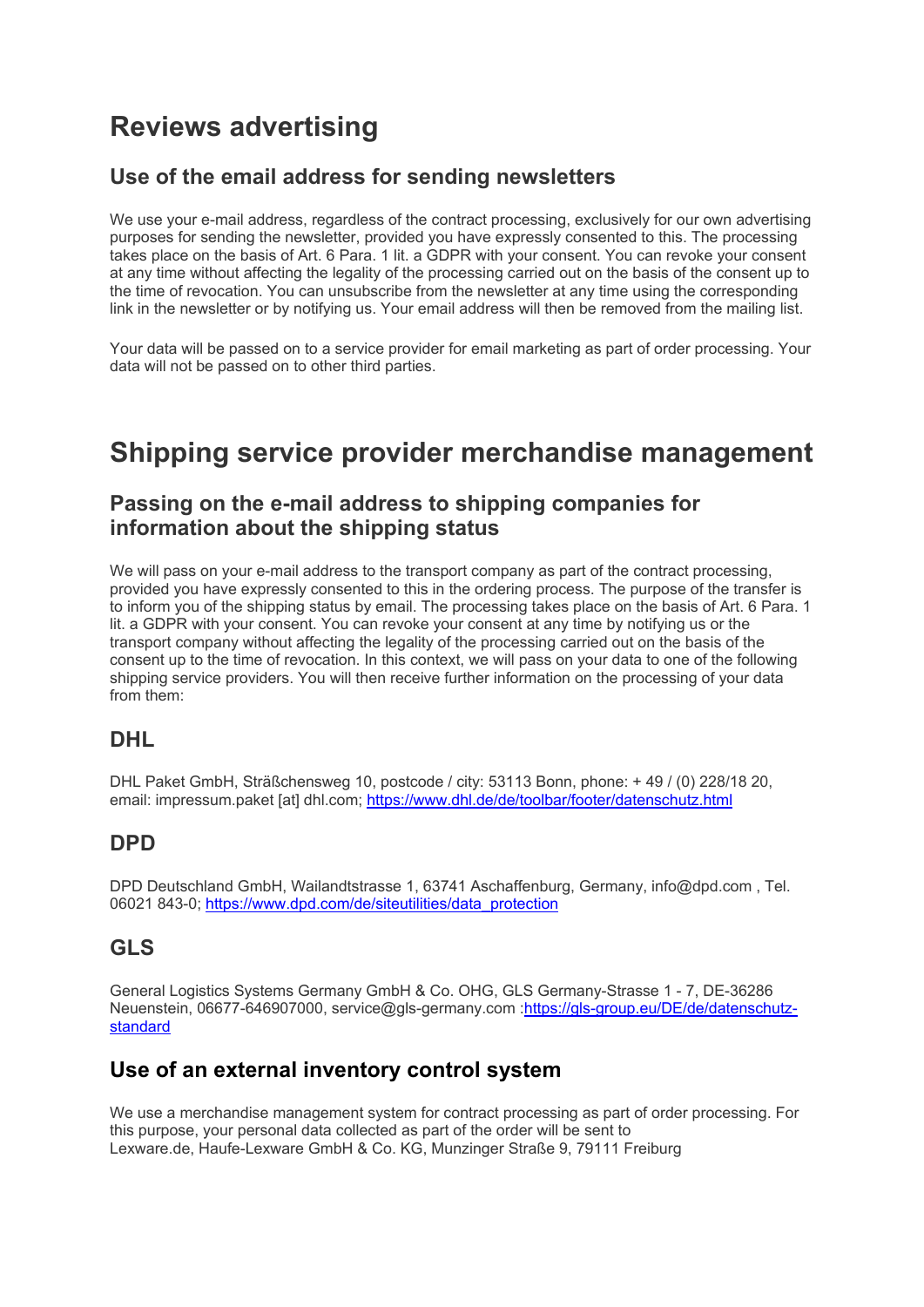## **Payment service provider**

### **Use of PayPal**

All PayPal transactions are subject to the PayPal privacy policy. You can find this under <https://www.paypal.com/de/webapps/mpp/ua/privacy-full>

# **Cookies**

Our website uses cookies. Cookies are small text files that are stored in the internet browser or by the internet browser on a user's computer system. When a user calls up a website, a cookie can be stored on the user's operating system. This cookie contains a characteristic string of characters that enables the browser to be clearly identified when the website is called up again.

Cookies are saved on your computer. You therefore have full control over the use of cookies. By selecting the appropriate technical settings in your internet browser, you can be notified before cookies are set and individually decide whether to accept them and prevent the storage of cookies and the transmission of the data they contain. Cookies that have already been saved can be deleted at any time. However, we would like to point out that you may then not be able to use all functions of this website to their full extent.

Under the following links you can find out how you can manage cookies in the most important browsers (including deactivating them): Chrome: <https://support.google.com/accounts/answer/61416?hl=de> Internet Explorer: [https://support.microsoft.com/de-de/help/17442/windows-internet-explorer-delete](https://support.microsoft.com/de-de/help/17442/windows-internet-explorer-delete-manage-cookies)[manage-cookies](https://support.microsoft.com/de-de/help/17442/windows-internet-explorer-delete-manage-cookies) Mozilla Firefox: <https://support.mozilla.org/de/kb/cookies-erlauben-und-ablehnen> Safari: [https://support.apple.com/en-us/guide/safari/manage-cookies-and-website-data-sfri11471/mac](https://support.apple.com/de-de/guide/safari/manage-cookies-and-website-data-sfri11471/mac)

### **Technically necessary cookies**

Unless otherwise stated in the data protection declaration below, we only use these technically necessary cookies for the purpose of making our offer more user-friendly, more effective and safer. Furthermore, cookies enable our systems to recognize your browser even after changing pages and to offer you services. Some functions of our website cannot be offered without the use of cookies. For this it is necessary that the browser is recognized even after changing pages.

The use of cookies or comparable technologies is based on Section 25 (2) TTDSG. Your personal data is processed on the basis of Art. 6 Paragraph 1 lit. arising from your particular situation, to object to this processing of personal data concerning you at any time.

### **Use of the Cookie Consent Manager from Shopware**

We use the Cookie Consent Manager from shopware AG (Ebbinghoff 10, 48624 Schöppingen; "Shopware") on our website. The tool enables you to give consent to data processing via the website, in particular the setting of cookies, as well as your right of withdrawal to make use of already granted consents. The data processing serves the purpose of obtaining and documenting the necessary consents for data processing and thus complying with legal obligations. Cookies can be used. User information, including your IP address, is collected and transmitted to Shopware. This data is not passed on to other third parties. The data processing takes place in order to fulfill a legal obligation on the basis of Art. 6 Para. 1 lit. c GDPR. [https://www.shopware.com/de/datenschutz/.](https://www.shopware.com/de/datenschutz/)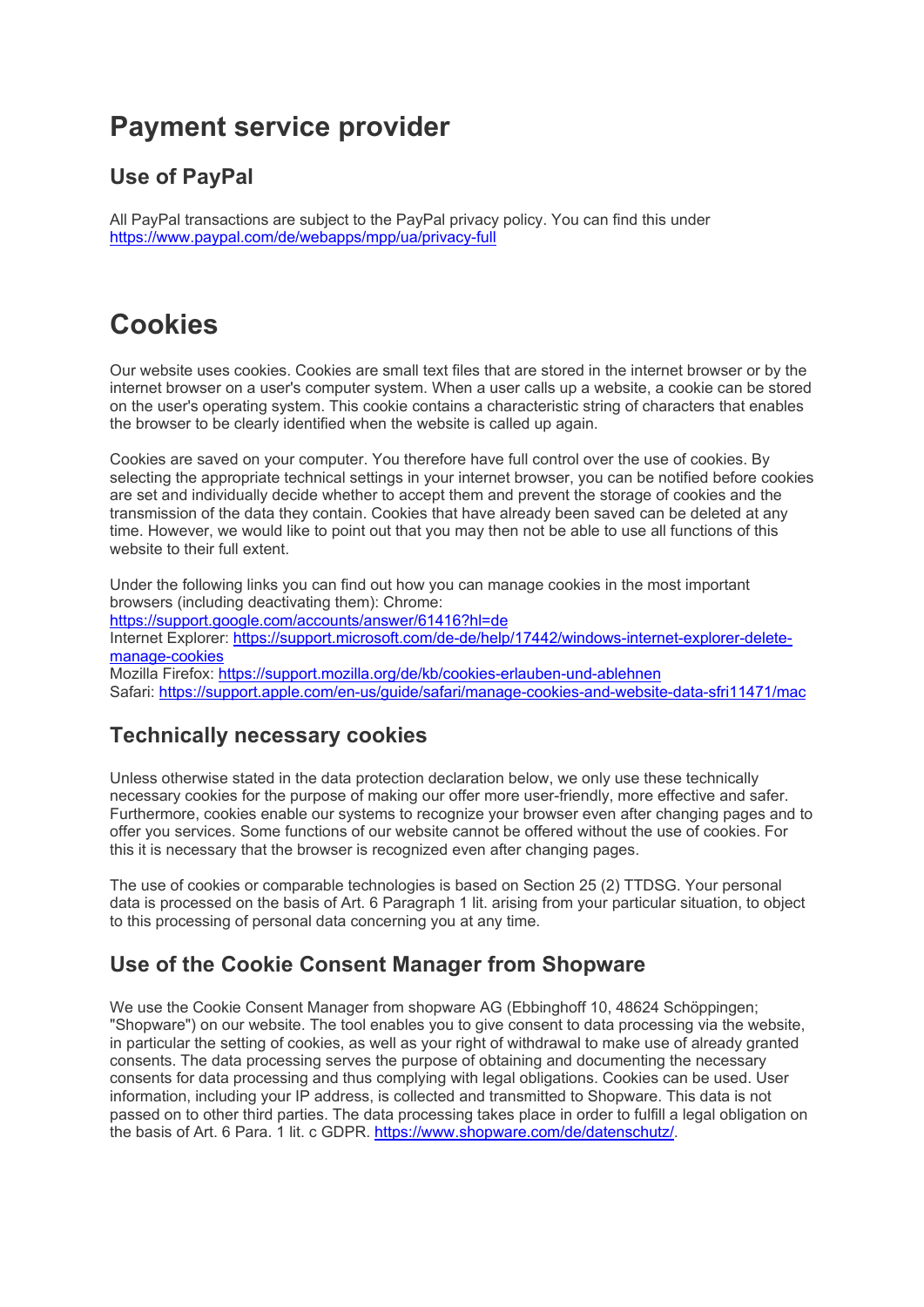# **Advertising tracking**

### **Use of the Facebook Pixel**

We use the remarketing function "Custom Audiences" from Meta Platforms Ireland Ltd. on our website. (4 Grand Canal Square, Grand Canal Harbor, Dublin 2, Ireland "Facebook"). Meta Platforms Ireland Ltd. and we are jointly responsible for the collection of your data and the transmission of this data to Facebook when the service is integrated. The basis for this is an agreement between us and Meta Platforms Ireland Ltd. on the joint processing of personal data, in which the respective responsibilities are defined. The agreement is under [https://www.facebook.com/legal/controller\\_addenduma](https://www.facebook.com/legal/controller_addendum)ccessible. According to this, we are particularly responsible for the fulfillment of the information obligations according to Art. 13, 14 GDPR, for compliance with the security requirements of Art. 32 GDPR with regard to the correct technical implementation and configuration of the service as well as for compliance with the obligations according to Art. 33 , 34 GDPR, insofar as a violation of the protection of personal data affects our obligations under the agreement on joint processing. Meta Platforms Ireland Ltd. is responsible for enabling the rights of the data subject in accordance with Art. 15 - 20 GDPR, complying with the security requirements of Art. 32 GDPR with regard to the security of the service and the obligations under Art. 33, 34 GDPR, if a violation of the protection of personal data violates the obligations of Meta Platforms Ireland Ltd. in accordance with the agreement on joint processing. The purpose of the application is to target visitors to the website with interest-based advertising on the Facebook social network. For this purpose, the Facebook remarketing tag was implemented on the website. A direct connection to the Facebook servers is established via this tag when you visit the website. This will tell the Facebook server which of our pages you have visited. Facebook assigns this information to your personal Facebook user account. If you visit the social network Facebook, you will then be shown personalized, interest-based Facebook ads. Your data may be transmitted to the USA. There is no adequacy decision by the EU Commission for the USA. The data is transmitted on the basis of standard contractual clauses as suitable guarantees for the protection of personal data, which can be viewed at: [https://www.facebook.com/legal/EU\\_data\\_transfer\\_addendumT](https://www.facebook.com/legal/EU_data_transfer_addendum)he use of cookies or comparable technologies takes place with your consent on the basis of § 25 Paragraph 1 Sentence 1 TTDSG in conjunction with Art. 6 Paragraph 1 lit. a GDPR. Your personal data will be processed with your consent on the basis of Article 6 (1) (a) GDPR. You can revoke your consent at any time without affecting the legality of the processing carried out on the basis of the consent up to the revocation Facebook under [https://www.facebook.com/about/privacy/.](https://www.facebook.com/about/privacy/)

### **Plug-ins and miscellaneous**

### **Use of GoogleMaps**

We use the function of embedding GoogleMaps maps from Google LLC (1600 Amphitheater Parkway, Mountain View, CA 94043, USA; "Google") on our website. If you are habitually resident in the European Economic Area or Switzerland, Google Ireland is Limited (Gordon House, Barrow Street, Dublin 4, Ireland) the data controller. Google Ireland Limited is therefore the company affiliated with Google, which is responsible for the processing of your data and compliance with the applicable data protection laws. The function enables the visual display of geographic information and interactive maps. Google also collects, processes and uses data from website visitors when the pages in which GoogleMaps maps are integrated are called up. Your data may also be transmitted to the USA. There is no adequacy decision by the EU Commission for the USA. The data is transmitted on the basis of standard contractual clauses as suitable guarantees for the protection of personal data, which can be viewed at: [https://policies.google.com/privacy/frameworksY](https://policies.google.com/privacy/frameworks)our personal data is processed on the basis of Art. 6 Paragraph 1 lit. For reasons that arise from your particular situation, you have the right to object to the processing of your personal data at any time

[https://www.google.com/privacypolicy.html.](https://www.google.com/privacypolicy.html) There you can also change your settings in the data protection center so that you can manage and protect your data processed by Google.